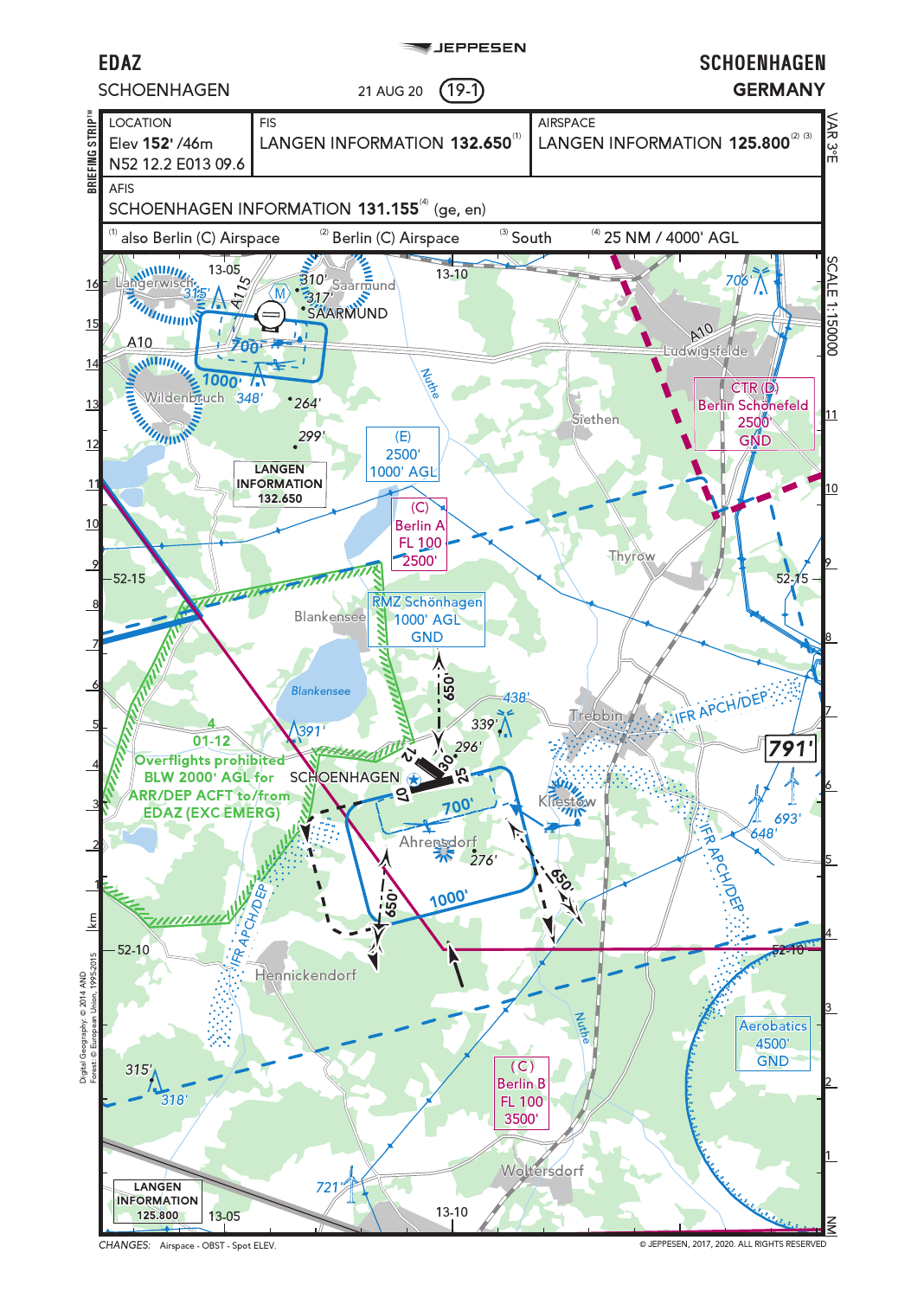

**Visual approach traffic circuit 07/25 only via downwind.**

**30 are prohibited for all ACFT.**

**CHANGES: QFU - Text.**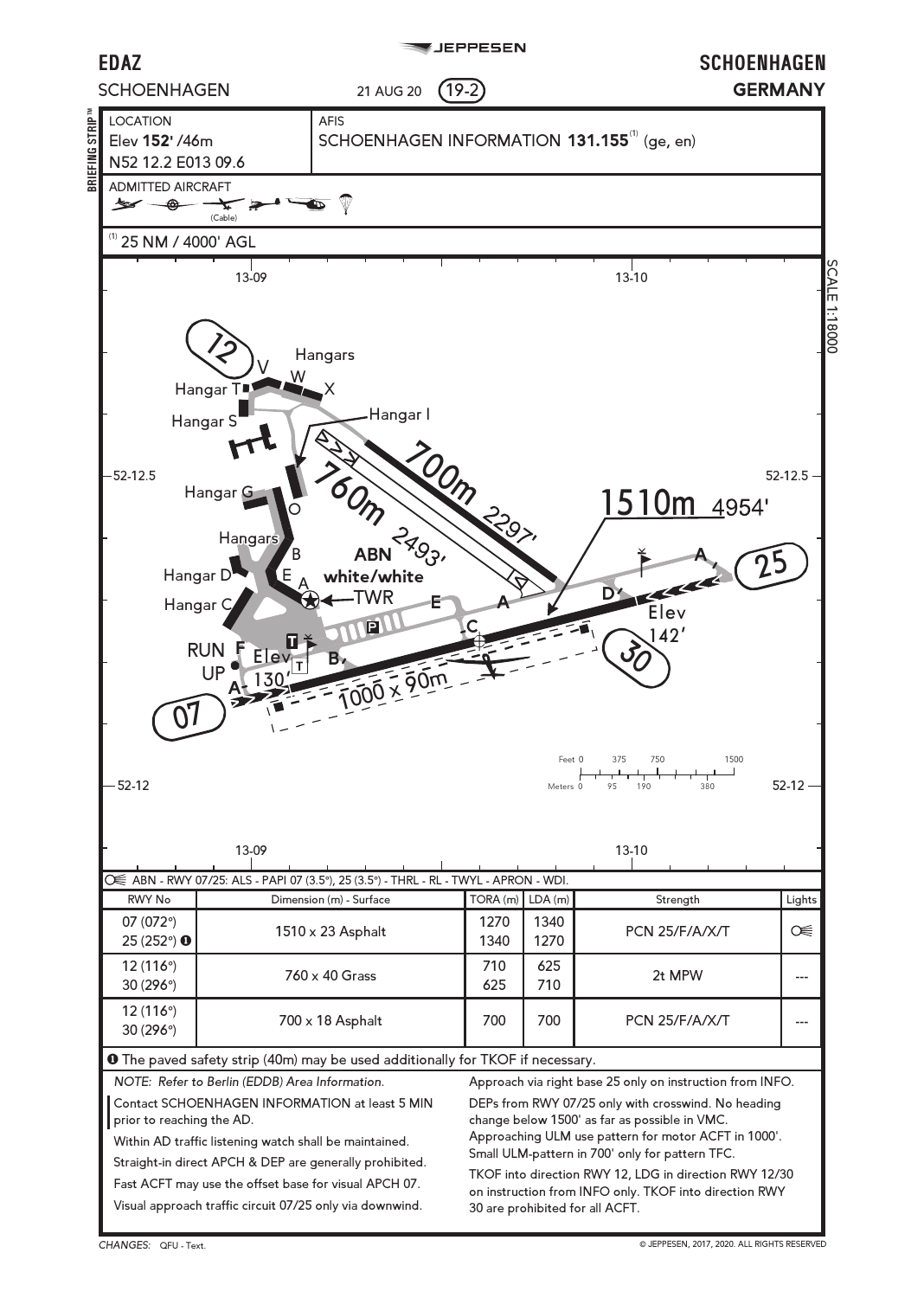## **SCHOENHAGEN 26 JUL 19 19-3 GERMANY**

# **EDAZ SCHOENHAGEN**

**Powered ACFT are not permitted to take off or land if the yellow flashing warning light on the glider winch is turned on.**

**Pay attention to GLD and PJE.**

**During GLD operations ULM will fly the traffic circuit for powered ACFT. Listen for traffic information from the Flugleitung.**

**Overflying of bird reservation areas W and NW below 2000' AGL is generally prohibited for approaching and departing ACFT, oveflights of surrounding residential areas shall be avoided as far as possible. Exception for emergencies.**

### **CAUTION: VFR APCH & DEP should avoid the IFR APCH & DEP sectors**

**Sloping sand hill on short final RWY 25. PSN 500m-800m before THR 25 on EXTD RCL.**